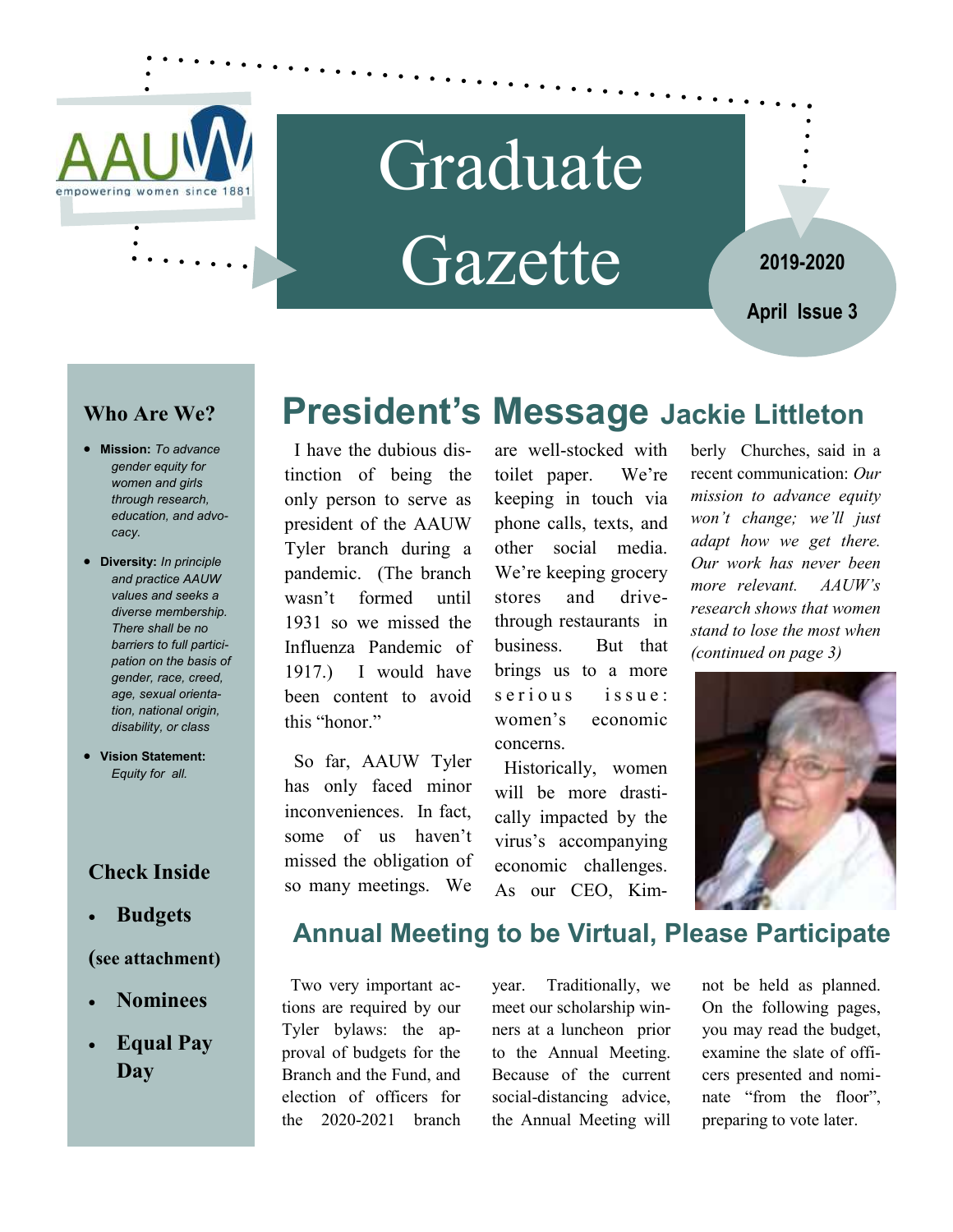# **Branch and Fund Budgets**

There are not too many changes or variances on the Tyler Branch budget for the coming year. Projected membership is based on this year's numbers.

On the AAUW Tyler Fund budget, the Finance Committee made two changes:

 1. Removal of "Phantom Event" revenue

2. Expenses exceed anticipated revenue by \$2,310

In the past, we've counted on our members participating through the Phantom event to help us show a break even operating income. The AAUW Tyler Fund currently has over \$34,000 in our bank account. This amount has increased by \$5000 in the last few years.

The budgeted loss would come out of operating cash instead of asking our members for an extra donation.

Diane Kavanaugh

Finance Chair

 Vote Electronically for Budgets & 2020-2021 Officers April 25

## 2020-2021 Officer Nominees

The 2020 Nominating Committee, chaired by Jeanelle Maland , has submitted the following slates of officers for the Tyler Branch and Tyler Fund 2020-2021 Boards:

| <b>Tyler Branch Board</b>                                                                              | <b>Tyler Fund Board</b>                                   |
|--------------------------------------------------------------------------------------------------------|-----------------------------------------------------------|
| President, Sheila Austin                                                                               | President, Jackie Littleton                               |
| President-Elect, Vanessa Bostick                                                                       | Treasurer, Diane Kavanaugh                                |
| Program VP, Verle Ellis                                                                                | Members: Kaye Berry, Sandy Houston,                       |
| Membership, Andie Rathbone                                                                             | Sue Lander, Jeannile Maland,                              |
| Secretary, Susan Garrison                                                                              | Andie Rathbone                                            |
| Treasurer, Diane Kavenaugh                                                                             |                                                           |
| $\mathbf{v}$ , $\mathbf{v}$ , $\mathbf{v}$ , $\mathbf{v}$ , $\mathbf{v}$ , $\mathbf{v}$ , $\mathbf{v}$ | $\sim$ 1 1 $\sim$ 11 $\sim$ 11 $\sim$ 11 $\sim$ 11 $\sim$ |

Nominations "from the floor" will be accepted electronically until April 15. Send your nomination/s (with the nominee's written permission) to Jackie Littleton, jackielit@hotmail.com prior to that date.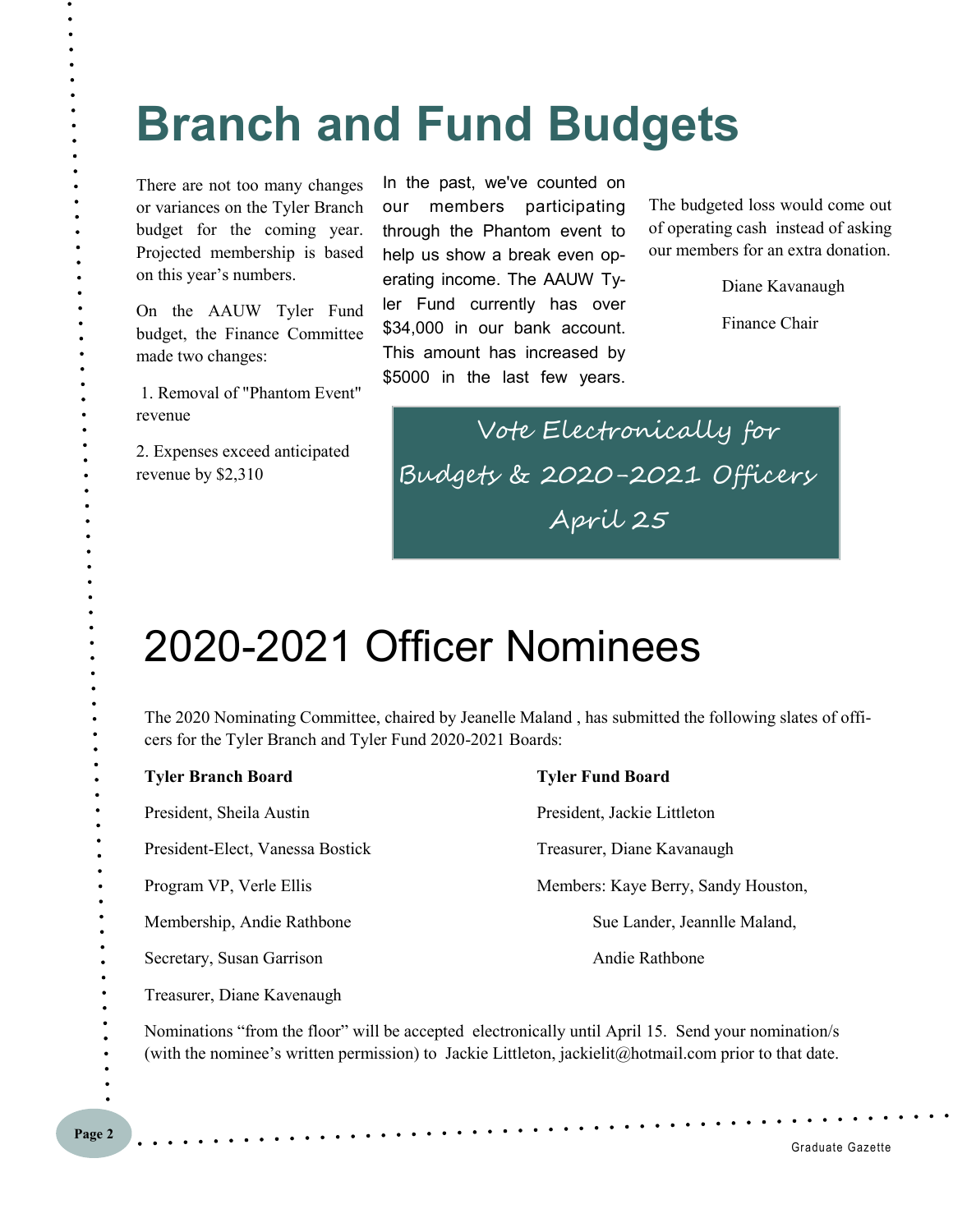





### The Equi-Tea in Photos

- UT Tyler Student Margo Moore admires an AAUW display created by Jeannie Henderson. An AAUW Texas grant allowed us to invite students to be our guests.
- President-Elect Sheila Austin sported her yellow finery and stumped most of us with a Suffrage Trivia contest.
- DebiSu Yelverton and Shelley Hamillton were "amazed" they won the beautiful quilt Jan Copas donated to honor Susan B. Anthony.

### **President's Message continued from page one**

*financial disruptions hit, since they have more debt, lower pay and less retirement savings than men. We're all in this together. And together, we can make a difference.* 

Most immediately, that has meant urging our representatives

to support paid sick leave for public health emergencies. On the home front, it means simple things like remembering to leave a tip when you buy that fastfood meal. Continuing to pay your housekeeper even when she can't come because there's no

one to keep her kids. Increasing your contributions to PATH. Not hoarding or buying things you don't need that others might. And, of course, washing your hands.

Jackie